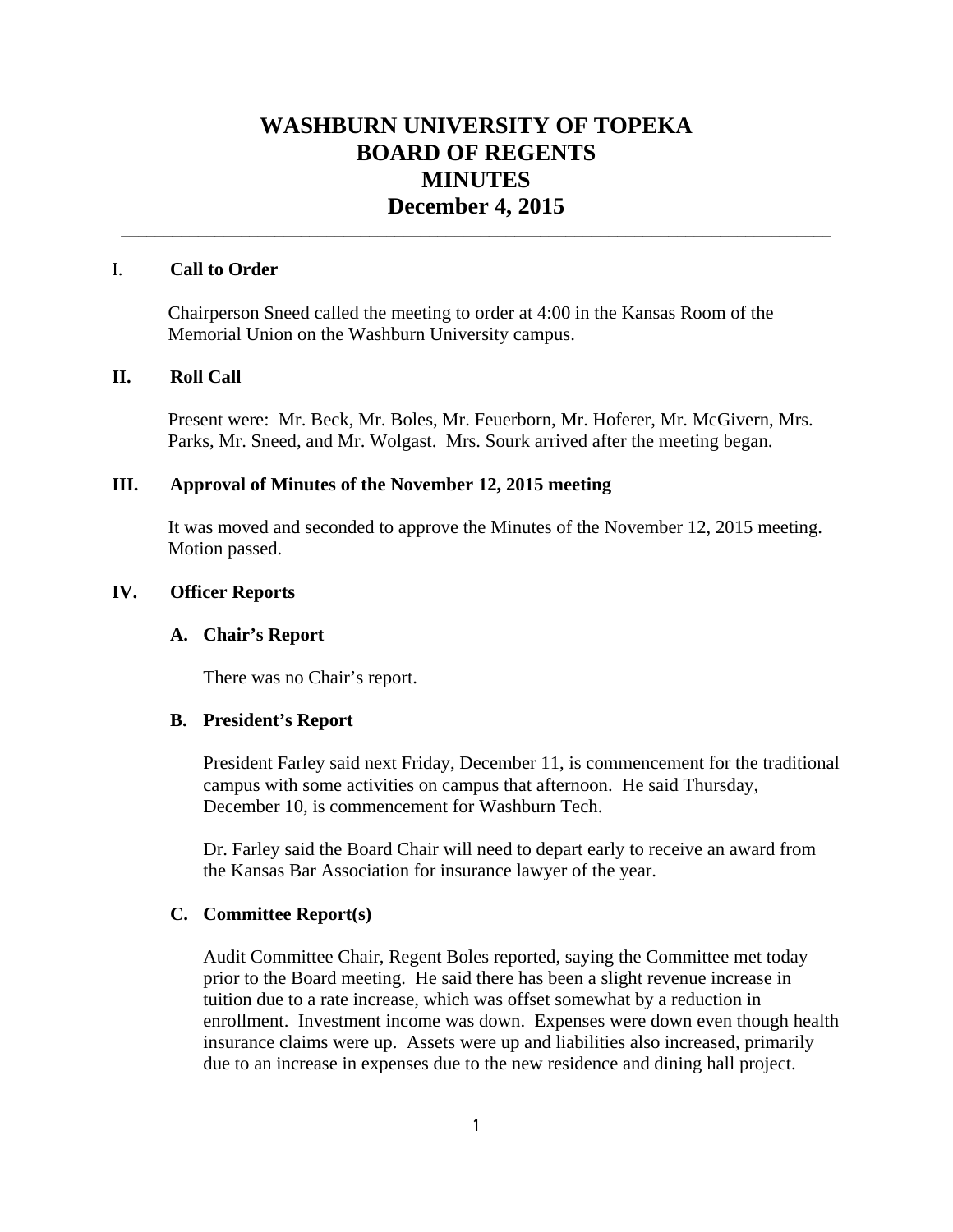It was moved by Regent Boles and seconded by Regent Wolgast to accept the audit report. Motion passed.

## **D. Treasurer's Report**

- **1. Liquidated Claims Approval September 2015**
- **2. Liquidated Claims Approval October 2015**

It was moved by Regent Parks and seconded by Regent Boles to approve the liquidated claims. Motion passed.

## **V. New Business**

#### **A. Consent Agenda**

 **1**. **Personnel** 

# **a. Designate Mr. John C. Hunter as Professor Emeritus, Dr. Gordon McQuere as Professor Emeritus, and Dr. Donna LaLonde as Associate Professor Emeritus**

Bestow the title Professor Emeritus to Mr. John C. Hunter and to Dr. Gordon McQuere; and Associate Professor Emeritus to Dr. Donna LaLonde. It was moved by Regent Boles and seconded by Regent Hoferer to approve the designations or Professor and Associate Professor Emeritus. Motion passed.

## **b. Faculty/Staff Personnel Actions**

Hire Rebecca Vincent-Giles as Program Coordinator/Lecturer effective January 1, 2016 at an annual salary of \$65,000; and part-time position at Washburn Tech (get from amended budget). It was moved to approve the faculty/staff personnel actions by Regent Wolgast and seconded by Regent McGivern. Motion passed.

#### **B. Action Items**

## **1. Lincoln Hall Housing and Dining Project**

Vice President for Administration and Treasurer, Rick Anderson said we are requesting approval for a change order to transfer funds from the Contingency Fund for the project to pay for overtime to ensure the project stays on schedule to open on time, making up for any weather delays. The transfer would be for \$200,000 with payments contingent on meeting future milestones for making up the delays in the schedule. Year-to-date we have used \$171,000 from Contingency for several change orders, none over \$50,000. With this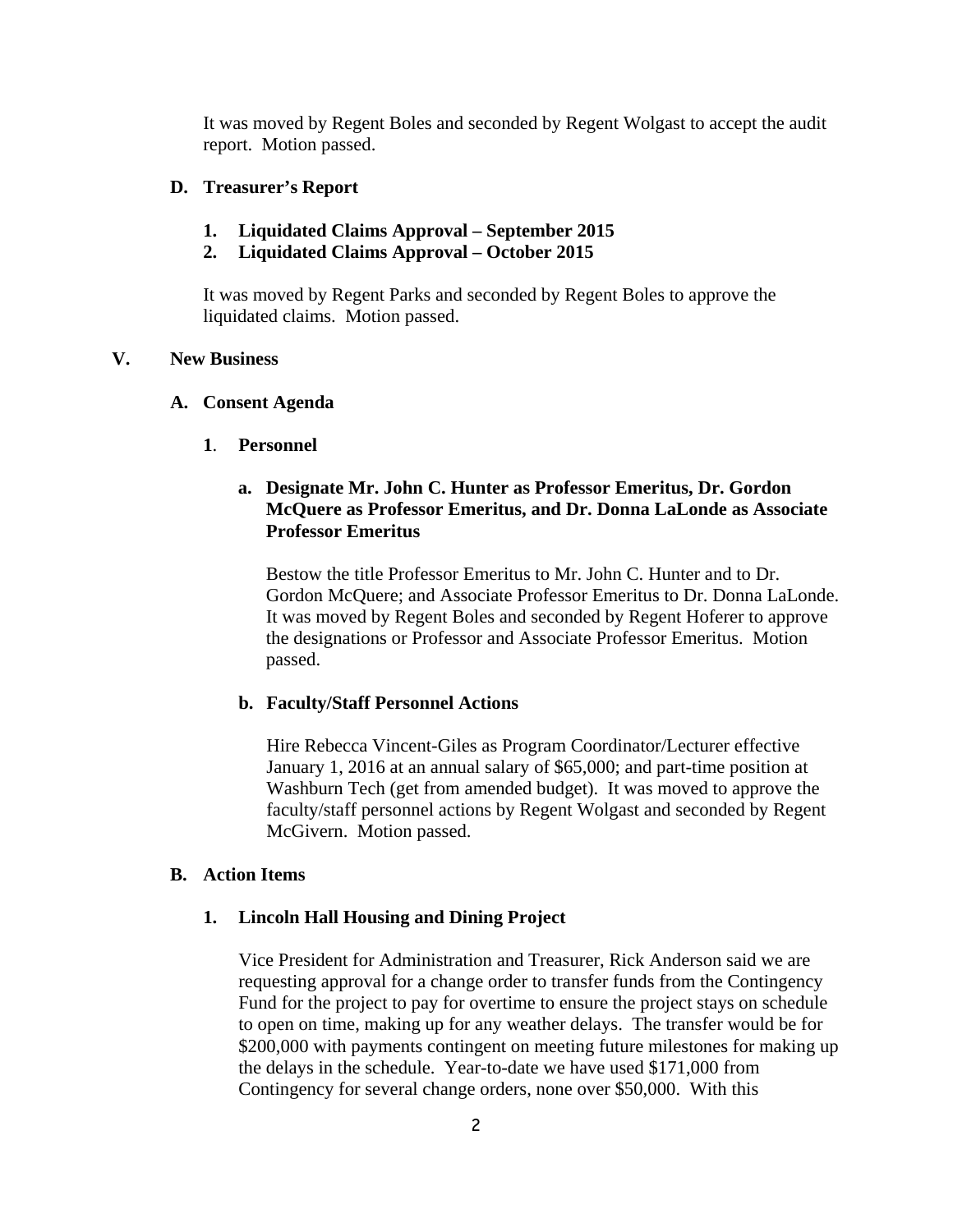expenditure, there will still be \$900,000 in Contingency. Although the contract contains penalty provisions if the building is not constructed on time, it is difficult to hold them to that when we had a much higher than normal amount of rain during for the 6 weeks shortly after the project started which put the project behind. Milestones will be set for continued recovery that will allow for these payments being approved.

Dr. Farley explained that McPherson Construction has worked well with the University to make up this work, so he doesn't feel we want to be hardline. The University will be better served by being proactive in making the deadline. Part of the issue for the tight deadline is because we had to rebid the financing before the project could begin. The project is currently at 43% completion. The roof is on the dining hall and it is expected to be completed on the residence hall in early to mid-January.

It was moved by Regent Boles and second by Regent Hoferer to approve the change order. Motion passed.

#### **2. Moore Bowl Turf Replacement – Project #900223**

Vice President for Administration and Treasurer, Rick Anderson presented the item, saying the Board approved this past spring a capital transfer to replace Moore Bowl turf this year. John Schedler is the consultant who was also involved in the last turf selection. The list was reduced to four preferred with price differential between the top four considered being about \$40,000. Natural turf fields were not looked at. Life expectancy is about 10 years.

It was moved by Regent Boles and seconded by Regent Parks to approve the item. Motion passed.

#### **3. Roof Replacement for White Concert Hall – Project #900275**

Vice President for Administration and Treasurer, Rick Anderson said the next two items are roof replacements, resulting from hail damage from a few years ago. He said this money comes from the fund created to replace the roofs and this will exhaust the fund.

It was moved by Regent Wolgast and seconded by Regent Boles to approve the item. Motion passed.

#### **4. Roof Overlay of Morgan Hall – Project #900275**

Vice President for Administration and Treasurer, Rick Anderson said this is the second of the roof replacements from hail damage with money coming from the same fund as the White Concert Hall roof. This is for a portion of Morgan Hall, not the entire roof.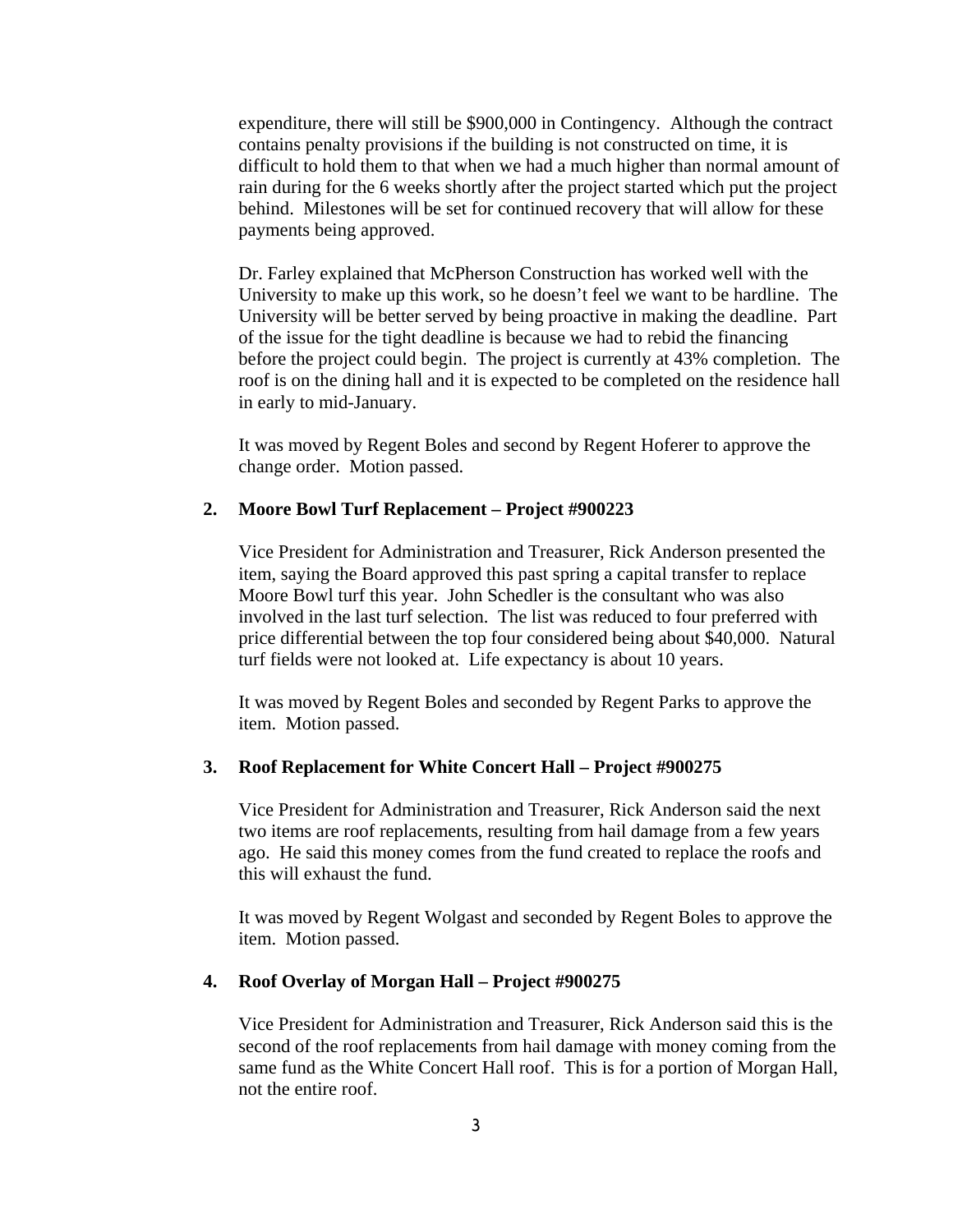It was moved by Regent Beck and seconded by Regent Boles to approve the item. Motion passed.

# **5. New Parking Lot at SE corner of campus (Law School) – Project No. M15011**

Vice President for Administration and Treasurer, Rick Anderson presented the item, saying it was bid last spring for two parking lots – KTWU and east of softball field (Law School lot). At that time it was recommended to transfer funds for both projects, but only the bid on the KTWU lot was approved and the Law School lot was rebid to get a better estimate. This is the rebid of the Law School lot. Saved in excess of \$25,000 with the rebid.

It was moved by Regent Boles and seconded by Regent Beck to approve the item. Motion passed.

## **6. Washburn Institute of Technology Building D Renovation**

Vice President for Administration and Treasurer, Rick Anderson said the increase in the guaranteed maximum price is to accommodate replacing a welding exhaust system that did not work as designed and based on needs for how our students weld, will install a system to address these needs. The current system will be able to be re-used in our diesel exhaust system, which has not been updated since 1989.

It was moved by Regent Sourk and seconded by Regent Parks to approve the item. Motion passed.

## **7. UPS/Power Distribution Unit for Washburn Data Center**

Vice President for Administration and Treasurer, Rick Anderson presented the item, saying we will use old technology funds. He said there will be design costs that will come forward to the Board at future meetings as a result of the age of the current equipment and other risk management concerns.

It was moved by Regent Boles and seconded by Regent Beck to approve the item. Motion passed.

# **8. Forensic Science Program Purchase of Bunker LUMOS Fourier Transform Infrared (FT-IR) Microscope and Briker SENTERRA Raman Spectroscopy Microscope**

Vice President for Academic Affairs, Randy Pembrook presented the item, saying this is the last meeting we will ask to be purchasing equipment to match KBI equipment to equip the Washburn labs.